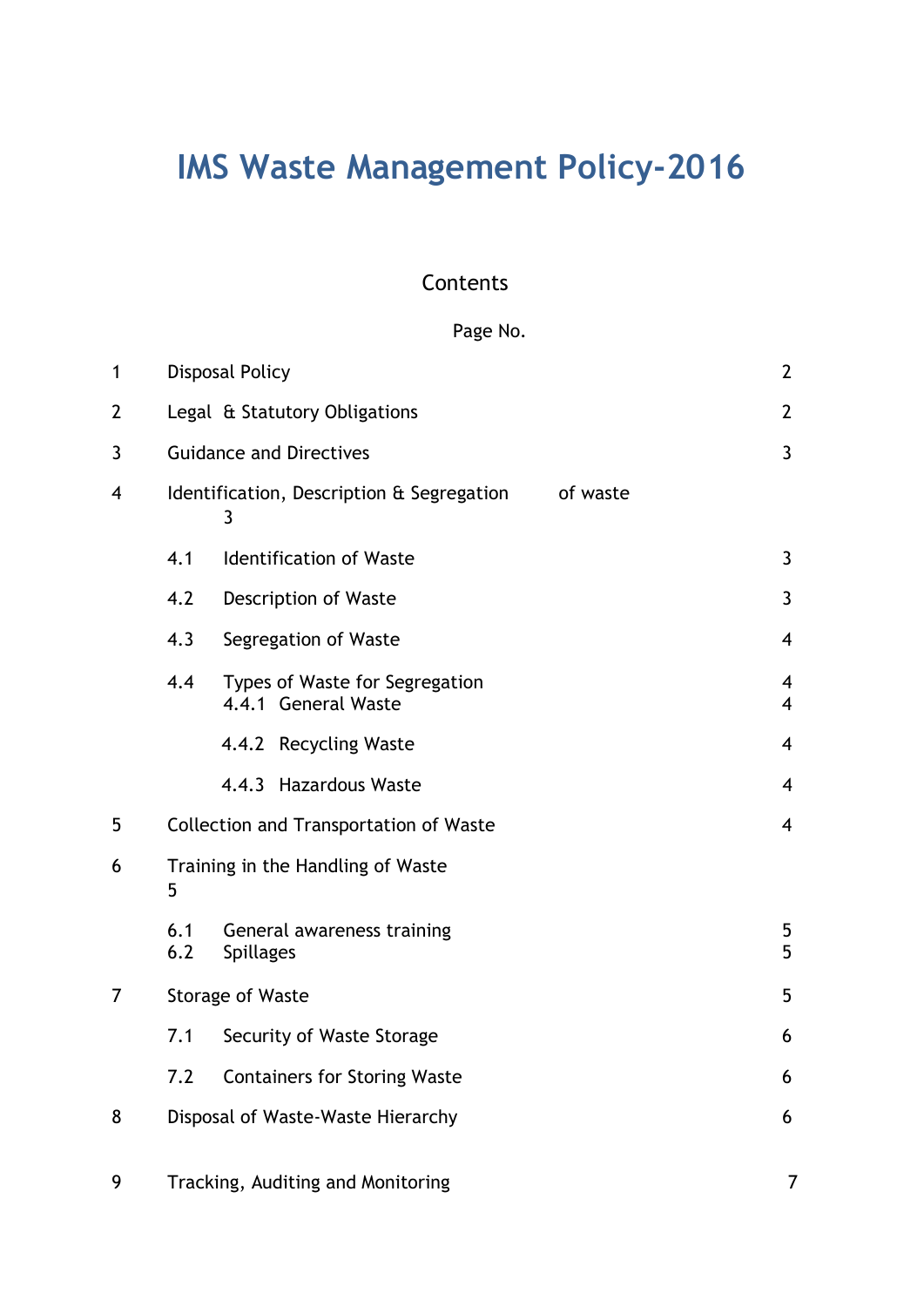# **1 Disposal Policy**

It is IMS Group (herein after referred to as the Organisation) responsibility to limit the amount of waste production through the Organisation's activities, insofar as is reasonably and economically practicable. This is to be achieved by careful consideration of the disposal implications of all purchases and works obtained.

Where the production of waste is unavoidable it is the Organisation's policy to ensure the safe segregation, handling and disposal of waste and that all persons handling any such waste will exercise care to avoid injury or risk of harm to themselves or others, including the general public. As a licensed waste carrier and a waste producer it is the organisations responsibility to ensure that all waste is disposed of in the correct manner.

# **2 Legal & Statutory Obligations**

The following legislation has been taken into account when formulating this Policy:

- Health and Safety at Work etc. Act, 1974
- Environmental Protection Act ,1990
- Control of Substances Hazardous to Health (COSHH) Regulations, 2002
- Management of Health and Safety at Work Regulations, 1999
- Manual Handling Operations Regulations, 1992
- Special Waste Regulations, 1996
- Waste regulation. 2011
- Environmental Protection (Duty of Care) Regulations, 1991
- Carriage of Dangerous Goods (Classification, Packaging and Labelling) and Use of Transportable Pressure Receptacles Regulations 1996
- Data Protection Act 1998

The 'Duty of Care' can be construed as that degree of care, which does not cause injury to your neighbour. In the Environmental Protection Act 1990, the duty is limited to requiring one to take all measures as are reasonable in the particular circumstances. Reasonable care MUST be taken to avoid acts or omissions, which can be reasonably foreseen as likely to injure a neighbour.

The term "neighbour" refers to those persons who are so closely and directly affected by an act that the person causing the act ought reasonably to have foreseen that they would be so affected when contemplating the act or omission subject to question in the court.

Implicit in the above regulations is the general duty to dispose of all waste in such a manner, as to protect anyone working with, or near, or handling articles or substances which are wastes and which constitute a reasonably foreseeable risk of injury, or may cause ill health to anyone.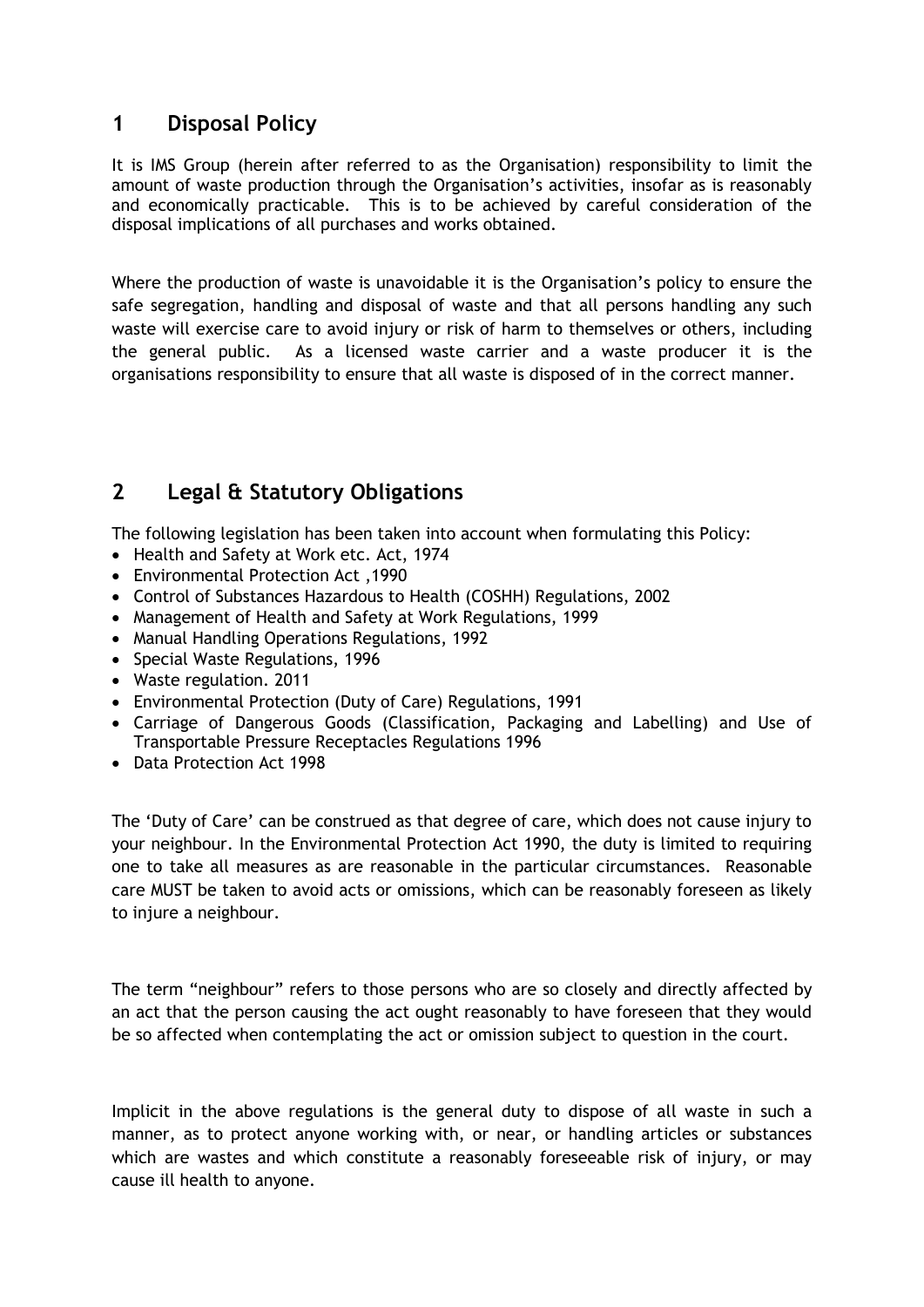Given the special risks associated with the handling of waste, any accidents/injuries involving waste must be reported immediately in accordance with the Organisation's procedures for the reporting of accidents and untoward incidents, utilizing the Incident Report Form.

# **3 Guidance and Directives**

Where Government and Department\* guidance, directives or procedures are issued to cover the way in which waste arisings are dealt with by the Organisation, it is the Organisation's policy to ensure that these are complied with.

# **4 Identification, Description & Segregation of Waste**

It is the policy of the Organisation for all waste arisings to be segregated at source. Where practicable, segregated waste will be recycled as part of a cost improvement programme and also to reduce adverse environmental effects.

## **4. 1 Identification of Waste**

Waste is defined from the point of view of that person discarding it. Each person discarding an item should ask the question:

- a. Is this what would ordinarily be described as waste?
- b. Is it a scrap material?
- c. Is it an effluent or other unwanted substance?
- d. Does it require to be disposed of as broken, worn out, contaminated?

If the answer to any of these questions is yes, then the item to be discarded is a waste.

## **4.2 Description of Waste**

The producer of waste must be able to describe the waste for disposal. The description should include:

a. The name of the waste.

e.g. General, Recyclable, Hazardous etc.

b. Where did the waste arise?

e.g. The location – Full address stated and area within the location stated i.e.IMS-Foul water storage facility IMS House, Collier Row Road, Romford, RM5 2BH.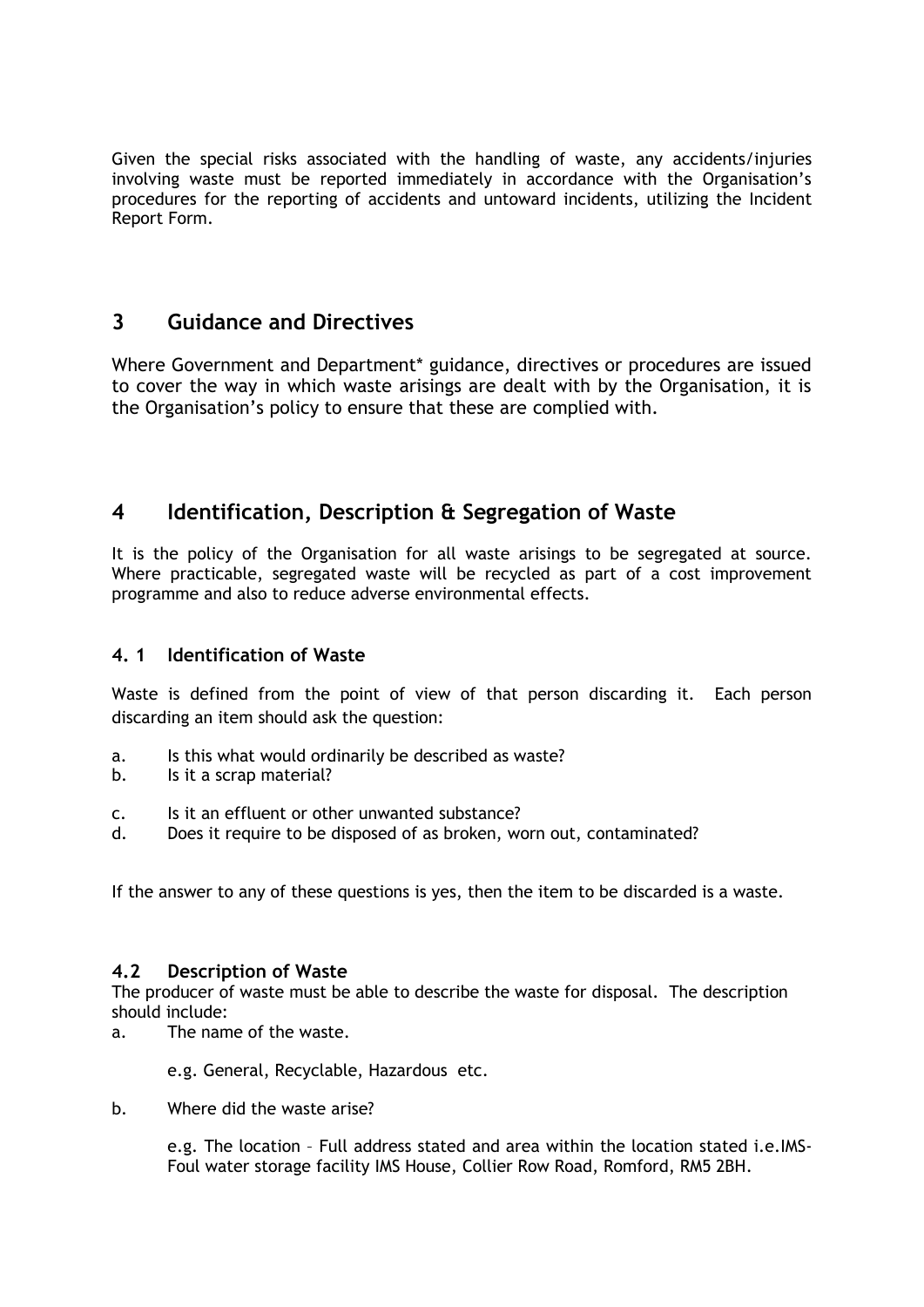### **4.3 Segregation of Waste**

In order to ensure the safe segregation of waste it is the Organisation's policy to segregate waste at the source. Transported to IMS premises for holding were waste will also be segregated or transport to final disposal destination.

## **4.4 Types of Waste for Segregation**

#### **Waste**

Waste includes any substance or object which the holder discards or intends or is required to discard and any substance which constitutes a scrap material, an effluent or other unwanted surplus arising from the application of any process or any substance or article which requires to be disposed of which has been broken, worn out, contaminated or otherwise spoiled as per the Environmental Protection Act 1990 and amendments.

#### **4.4.1 General Waste**

A form of Controlled Waste, comprising all Waste from all works and offices with the exception of Hazardous Waste.

#### General Waste

A form of Controlled Waste, comprising all Waste from all works and offices with the exception of Hazardous Waste.

#### **4.4.2 Recycling**

.

The diversion of waste away from landfill or incineration and the reprocessing of those wastes either into the same product or a different one. This mainly includes nonhazardous wastes (or non-hazardous components of other wastes) such as paper, glass, plastic and scrap metal.

#### **4.4.3 Hazardous Waste**

This term encompasses the term Special Waste as defined by Hazardous Waste Regulations 2005 and amendments. It includes waste that could, in certain circumstances, be harmful to human health or the environment in the short or long term due to its physical, chemical or biological properties of explosive, oxidising, flammable or highly flammable, irritant, corrosive, toxic or very toxic, harmful, carcinogenic, mutagenic, infectious and ecotoxic. Batteries, fluorescent tubes, photographic chemicals, paint, waste oils, solvents, acids, alkaline solutions, pesticides and electrical equipment are all hazardous wastes. Some hazardous wastes such as Asbestos, Electrical

# **5 Collection and Transportation of Waste**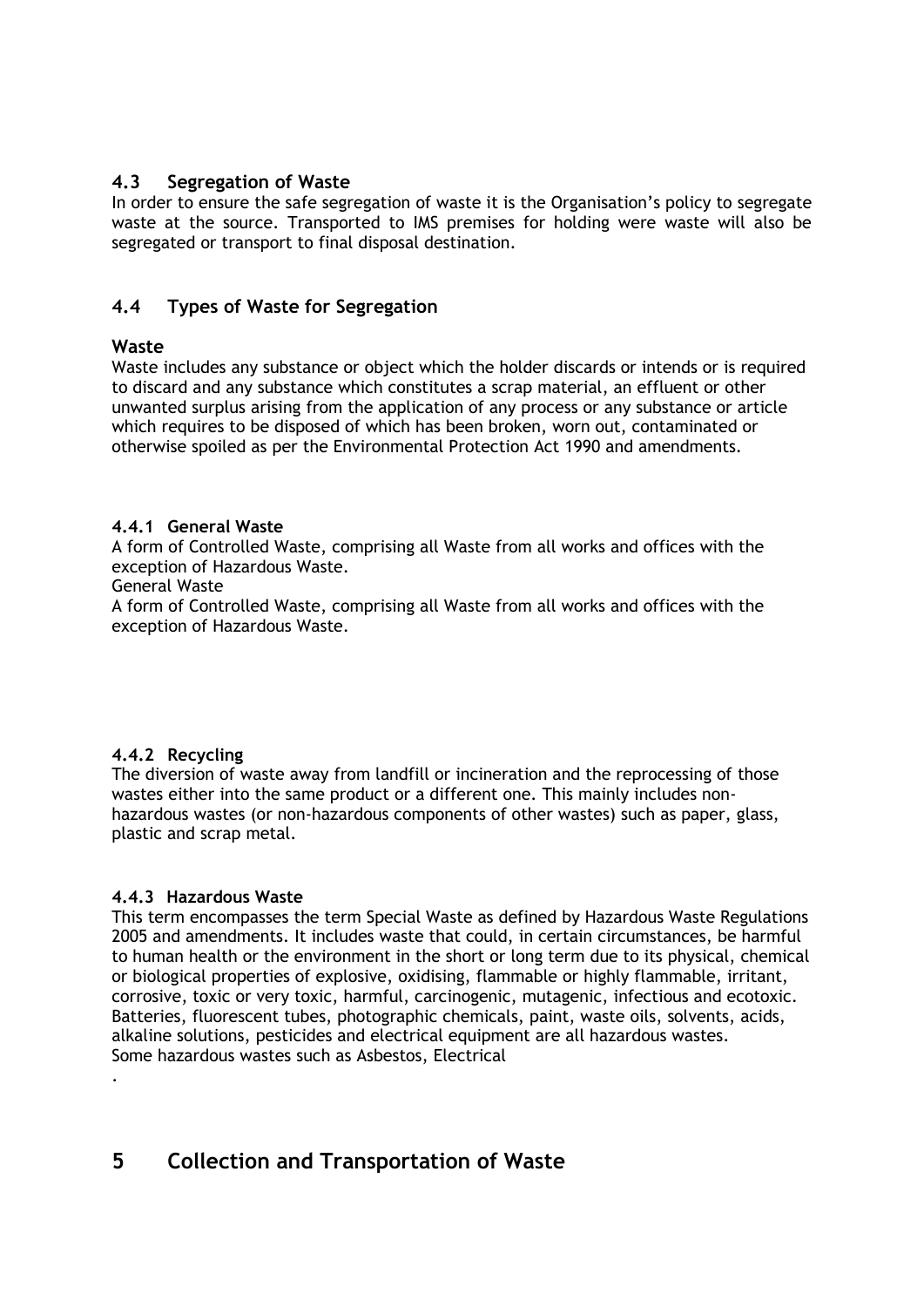The collection and transportation of waste bags from sites to waste collection points, is the responsibility of the all staff involved

# **6 Training in the Handling of Waste**

## **6.1 General Awareness Training**

Waste Management training forms an integral part of the Organisation's mandatory / obligatory training and staff induction programme, which each member of staff *MUST* attend. Mandatory training is carried out on a regular basis throughout duration of a year via tool box talks.

All training will include the following :

- Outline of current waste management legislation and penalties for non compliance
- Responsibilities of individuals for the safe management of waste, including 'duty of care' obligations
- segregation of waste
- waste containers and storage arrangements
- waste identification
- transportation of waste
- disposal arrangements

Those supervising the waste handling procedures should ensure that those persons handling the waste:

- are fully aware of any dangers which may arise in handling that waste
- have the necessary mechanical aids and equipment, to handle that waste safely
- are trained in the procedures associated with segregation and waste handling appropriate to their work environment.

## **6.2 Spillages**

All spillages of waste must be cleaned without delay. Waste spillages should not be left unattended or unsecured. Where spillages occur it is the responsibility of persons working in that area to clean up the spillage. Where spillages occur the site contact must be informed.

## **7 Storage of Waste**

It may be necessary to store waste temporarily prior to disposal.

Duty of Care under the E.P.A. (1990) requires that waste holders must introduce and maintain such housekeeping measures in order to keep any waste safe from:

- a. corrosion or wear of waste containers;
- b. accidental spillage or leakage;
- c. accident or weather, breaking contained waste open, and allowing it to escape;
- d. waste blowing away or falling while stored, transported or handled;
- e. scavenging of waste by vandals, thieves, children, trespassers or animals.

In order to satisfy the Duty of Care and the Fire Safety Requirements, it will be policy for all types of waste to be placed into the correct containers which will be stored at authorised collection points and the designated waste areas.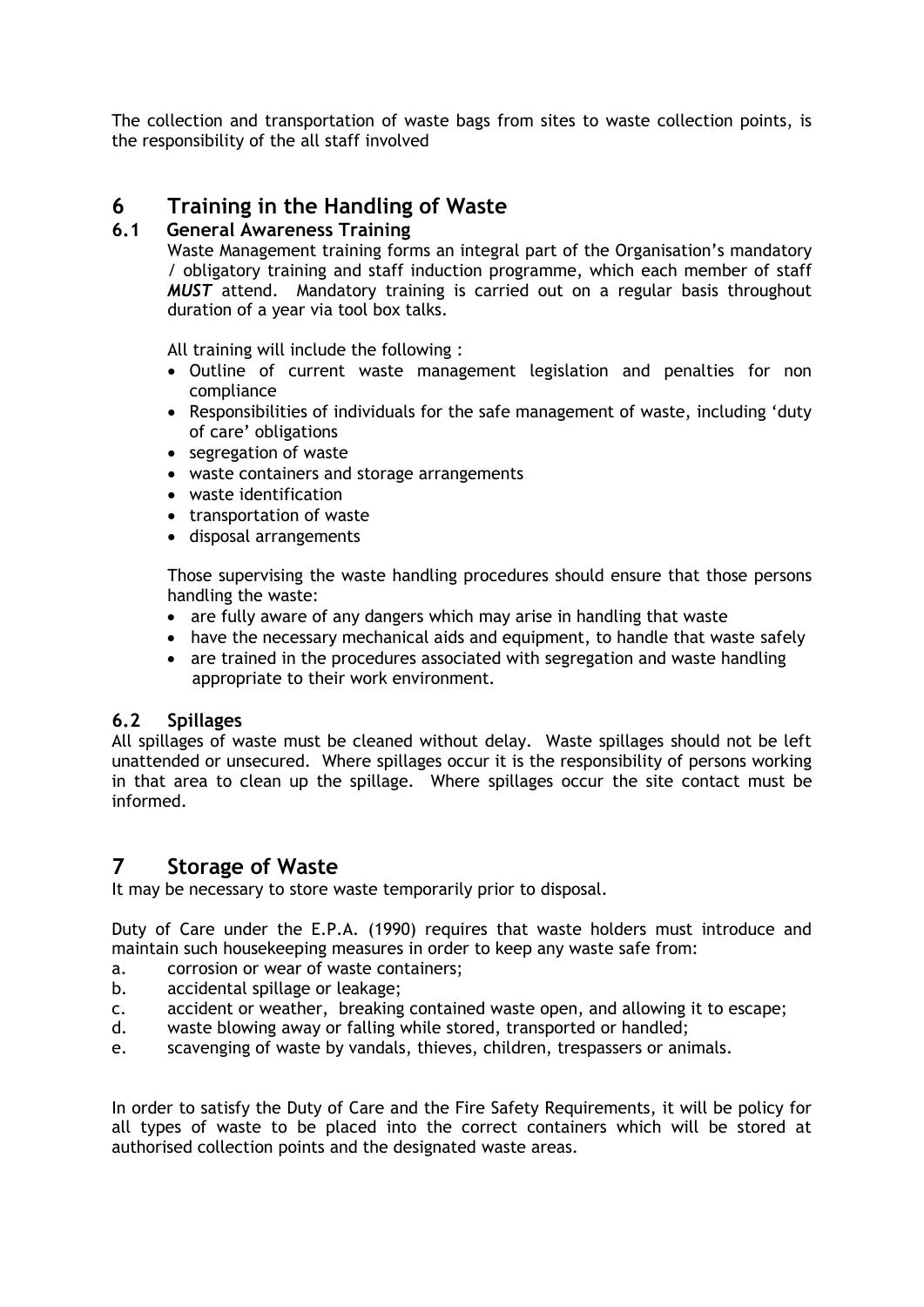## **7.1 Security of Waste Storage**

Security precautions at sites where waste is stored should prevent theft, vandalism or scavenging of the waste. Holders should take particular care to secure waste materials arisings from building and demolition works, where totally enclosed skips capable of being secured are to be used.

Segregation of different categories of waste where they are produced may be necessary to prevent the mixing of incompatible wastes. The waste holder must ensure that all the staff permitted in those areas of segregation are aware of the locations and use of each segregated waste container.

## **7.2 Containers for Storing Waste**

All waste that is stored and to be handed on to another person must be in a container. Waste containers must suit the waste placed in them, e.g. plastic sacks are not suited to liquid, jagged or hot waste, and be of sufficient integrity to enable the waste to be safely contained.

All clinical waste containers will be in accordance with UN specification.

# **8 Disposal of Waste-Waste Hierarchy**

All special waste arising within the Organisation will be transported off site by the organisation:

The organisation takes its environmental impact very seriously and follows the following waste Hierarchy:

## **MOST FAVOURED OPTION**



**LEAST FAVOURED OPTION**